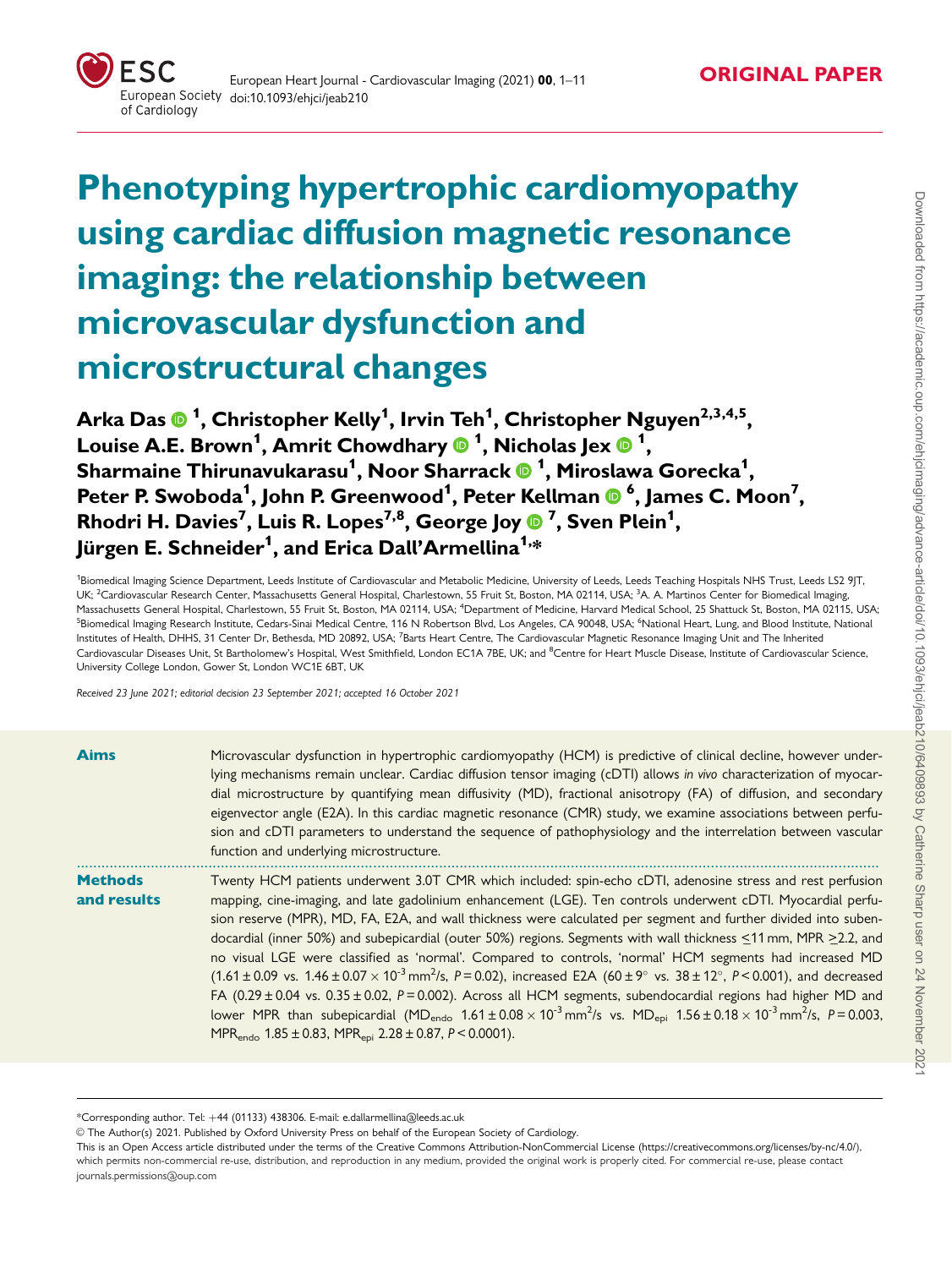Conclusion In HCM patients, even in segments with normal wall thickness, normal perfusion, and no scar, diffusion is more isotropic than in controls, suggesting the presence of underlying cardiomyocyte disarray. Increased E2A suggests the myocardial sheetlets adopt hypercontracted angulation in systole. Increased MD, most notably in the subendocardium, is suggestive of regional remodelling which may explain the reduced subendocardial blood flow.

<span id="page-1-0"></span>...................................................................................................................................................................................................



Keywords hypertrophic cardiomyopathy • microvascular dysfunction • diffusion tensor imaging

. . . . . . . . . . . . . . . . . . . . . . . . . . . . . . . . . . . .

## Introduction

Hypertrophic cardiomyopathy (HCM) is the most common inherited cardiac condition, characterized by unexplained myocardial hypertrophy in the absence of another cardiac or systemic disease. Genetic mutations encoding for the sarcomeric proteins which form the contractile apparatus of cardiomyocytes have been identified as a cause for the disease.<sup>[1](#page-9-0)</sup> Histopathological changes include cardiomyocyte disarray, interstitial, and perivascular fibrosis; however, how these features develop and affect prognosis is not fully understood. $2$  Microvascular dysfunction (MVD) is a common feature of  $HCM<sup>3</sup>$  $HCM<sup>3</sup>$  $HCM<sup>3</sup>$  and is thought to be

responsible for ischaemia-mediated myocyte death in HCM, which ultimately leads to replacement fibrosis and left ventricular (LV) remodelling.<sup>4</sup> Prospective studies have identified the degree of MVD as an independent predictor of clinical decline and death in HCM patients; meanwhile, patients can remain asymptomatic with severe MVD for several years prior to deterioration.<sup>[5](#page-9-0)</sup> Hence MVD has been recognized as a potential target for prevention of disease progression and heart failure in HCM; but effective disease-modifying therapies have proved elusive. This may in-part be because of the incomplete understanding of the pathophysiological process. Abnormal muscle, abnormal physiology, and abnormal architecture form the basis of various proposed mechanisms to explain the typical subendocardial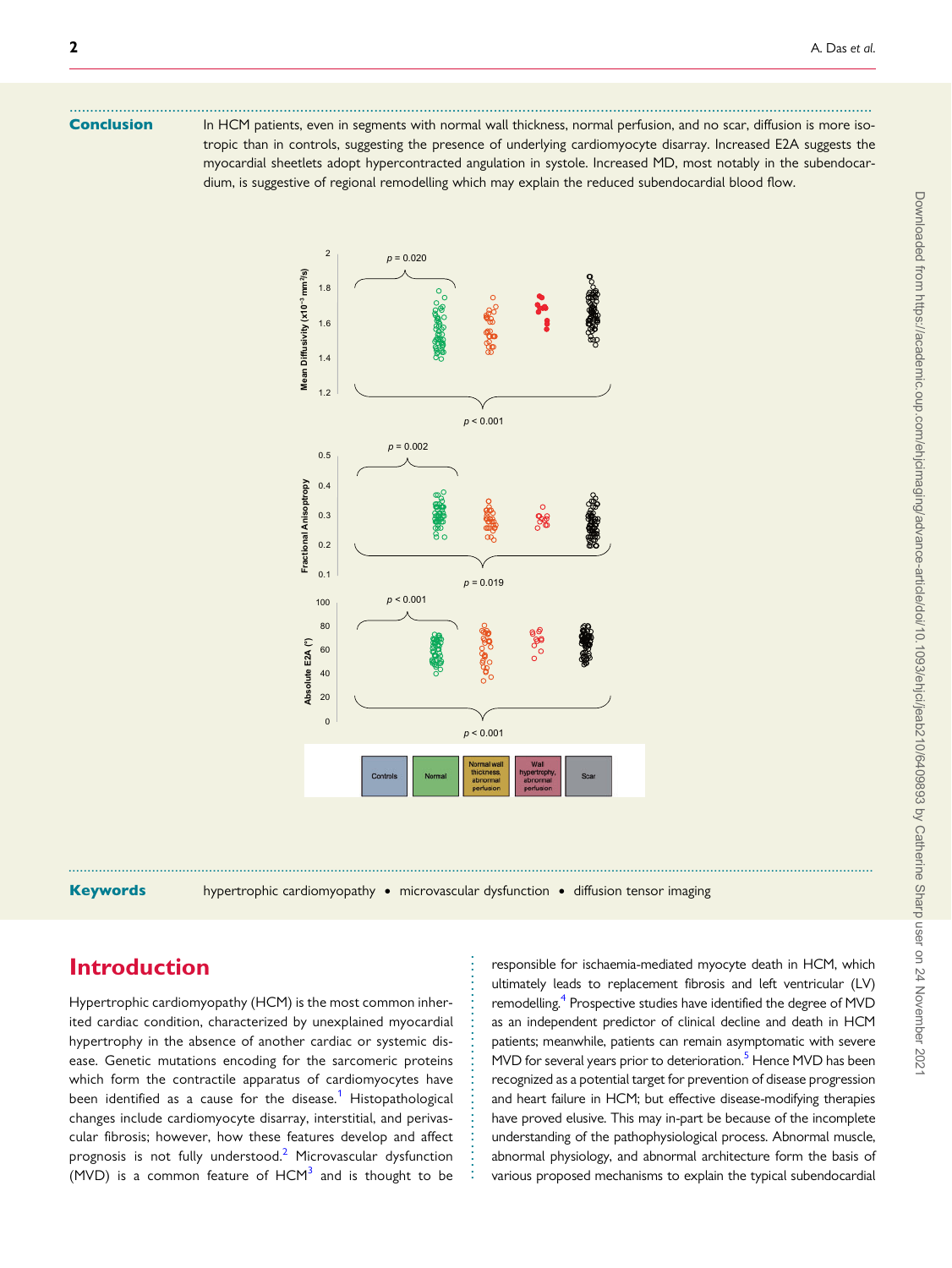<span id="page-2-0"></span>pattern of hyperaemic ischaemia. While the cause is thought to be multifactorial, histological studies to date have failed to demonstrate any relationship between fibre disarray, fibrosis, and small vessel disease.<sup>[6](#page-9-0)</sup>

Cardiac diffusion tensor imaging (cDTI) is a cardiac magnetic resonance (CMR) method which allows non-invasive in vivo characteriza-tion of myocardial microstructure.<sup>[7,8](#page-9-0)</sup> Mean diffusivity (MD) measures the magnitude of diffusion in a given voxel, and previous studies have shown MD to be increased in areas of interstitial fibrosis in HCM patients.<sup>9</sup> Fractional anisotropy (FA) measures the directional variability of diffusion in a given voxel. In the context of cardiovascular disease, FA is thought to provide a composite measure of cardiomyocyte disarray and collagen deposition; initial evidence shows that low FA values—indicating isotropic diffusion—can be predictive of ad-verse clinical outcomes such as ventricular arrythmia.<sup>[10](#page-10-0),[11](#page-10-0)</sup> cDTI also enables calculation of voxel-wise helix angle (HA) and secondary eigenvector angle (E2A) maps based on the eigenvectors of the diffusion tensors. HA describes local cardiomyocyte orientation and is classically used to depict their transmurally changing arrangement, $12$ while absolute E2A reflects the average orientations of laminar sheet-lets.<sup>[13](#page-10-0)</sup> At peak systole, HCM patients have higher global absolute E2A than controls, indicating their sheetlets adopt significantly steeper configurations.<sup>13,14</sup> Furthermore, their sheetlet mobility is impaired, so their sheetlets remain in a relatively steeper configur-ation in diastole than controls.<sup>[13](#page-10-0)</sup> While cDTI studies to date have provided insights into general microstructural abnormalities, their findings are predominantly based on global difference in parameters between HCM patients and controls. In order to understand how microstructure relates to local vascular function, a more regional approach is required focussing specifically on areas with perfusion defects, such as the subendocardium. Focused analysis of myocardial segments which lack typical morphological features such as wall hypertrophy and scar may also elucidate early microstructural changes that precede clinical expression of the disease. The purpose of this study was to examine the associations between perfusion and cDTI parameters in HCM patients in order to understand the sequence of pathophysiology and the interrelation between vascular function and underlying myocardial microstructure.

### **Methods**

#### Subject recruitment

HCM patients were prospectively recruited from the inherited cardiomyopathy clinic; this was inclusive of probands and relatives. The diagnosis of HCM was made independently by clinicians in keeping with current guidelines and based upon imaging including CMR, electrocardiogram, family history, and genetic testing if possible.<sup>15</sup> Inclusion criteria were LV wall thickness of  $\geq$ 13 mm in  $\geq$ 1 myocardial segment on CMR. Exclusion criteria were patients with apical HCM, the presence of any contraindication to CMR, adenosine or gadolinium-based contrast agents, systemic hypertension, significant valve disease, infiltrative cardiomyopathy, previous myocardial infarction, or coronary intervention. Healthy volunteers were enrolled from among students, staff, and alumni of the local university. They had no existing medical conditions and were not taking any regular medication. The study was conducted in accordance with the Declaration of Helsinki and was approved by the UK National Research Ethics Service (18/YH/0372, REC 39787). All participants provided written informed consent.

### CMR acquisition

CMR was performed using a Prisma 3T magnetic resonance imaging (MRI) scanner (Siemens Healthineers, Erlangen, Germany). Participants were advised to avoid caffeine for 24 h before the study. The protocol for HCM patients consisted of full LV coverage by balanced steady-state free precession (bSSFP) cine data imaging and MOCO bright blood late gadolinium enhancement (LGE), three matching short-axis slices (base, mid, and apex) by cDTI, T1 mapping using a Modified Look Locker Inversion recovery (MOLLI) sequence (native 5(3)3, post-contrast 4(1)3(1)2), and stress and rest perfusion using free-breathing, motion-corrected (MOCO) automated in-line perfusion mapping.<sup>[16](#page-10-0)</sup> The protocol for healthy controls consisted of full LV coverage with bSSFP cine-imaging and cDTI (three slices consisting of base, mid, and apex).

For perfusion imaging, adenosine was infused at a rate of 140 µg/kg/ min and increased up to a maximum of 210 µg/kg/min according to haemodynamic and symptomatic response. Inadequate heart rate response was defined as <10 bpm in keeping with Society of Cardiovascular Magnetic Resonance (SCMR) guidelines.<sup>17</sup> An intravenous bolus of 0.05 mmol/kg gadobutrol (Gadovist, Leverkusen, Germany) was administered at 5 mL/s followed by a 20 mL saline flush using an automated injection pump (Medrad MRXperion Injection System, Bayer). This is repeated after a minimum of 10-min interval for rest perfusion acquisitions to ensure equilibration of gadolinium kinetics and that all haemodynamic effects of adenosine had resolved. Following this, a third and final bolus of 0.05 mmol/kg gadobutrol is given for acquiring LGE imaging. Blood pressure and heart rate were recorded during adenosine infusion. Perfusion mapping was performed and implemented on the scanner using the Gadgetron streaming software image reconstruction framework as previously described.<sup>16</sup>

### cDTI acquisition

cDTI data were obtained using a second-order motion-compensated single-shot spin-echo EPI sequence as previously reported.<sup>18,19</sup> Data were acquired whilst free-breathing without respiratory navigation. The effects of motion were mitigated by acquisition of multiple repetitions and diffusion encoding directions. Acquisition parameters were: TE/TR 77 ms/3 R-R intervals, field of view  $320 \times 121$  mm<sup>2</sup>, matrix size 138  $\times$  52, in-plane resolution 2.3  $\times$  2.3 mm<sup>2</sup>, 8 mm slice thickness, 8 mm inter-slice gap, and partial Fourier = 7/8. Scout diffusion-weighted (DW) data were acquired with diffusion-weighting applied in three orthogonal directions to ensure data quality. Each full data set comprised b-values of  $100 \text{ s/mm}^2$  (3 DW directions, 12 repetitions), and 450 s/mm<sup>2</sup> (30 DW directions, 6 repetitions). Cine data were used to define the time from R peak to maximum systole. The trigger delay was defined as  $\sim$ 30% of maximum systole.

### CMR analysis

. . . . . . . . . . . . . . . . . . . . . . . . . . . . . . . . . . . . . . . . . . . . . . . . . . . . . . . . . . . . . . . . . . . . . . . . . . . . . . . . . . . . . . . . . . . . . . . . . . . . . . . . . . . . . . . . . . . . . . . . . . . . . . . . . . . . . . . . . . . . . . . . . . . . . . . . . . . . . . . . . . . . . . . . . . . .

On cine, LGE, native T1, and post-contrast T1 images, using cvi42 software (Circle Cardiovascular Imaging, Calgary, Canada), LV subendocardial and subepicardial borders were defined by manual planimetry excluding papillary muscles at end-systole and end-diastole. LV mass, end-diastolic volumes, end-systolic volumes, and LV ejection fraction were measured from short-axis cine images. Maximal wall thickness was measured using a machine learning algorithm as previously described.<sup>20</sup> The LV short-axis stack of LGE images was first assessed visually for the presence of LGE, followed by quantification when LGE was present, as done in previous studies.<sup>21</sup> LGE was defined as areas of signal intensity  $\geq$ 5 SDs from normal myocardium and was expressed both as a percentage of the segment, and the percentage of LV mass. On T1 maps, a 10% offset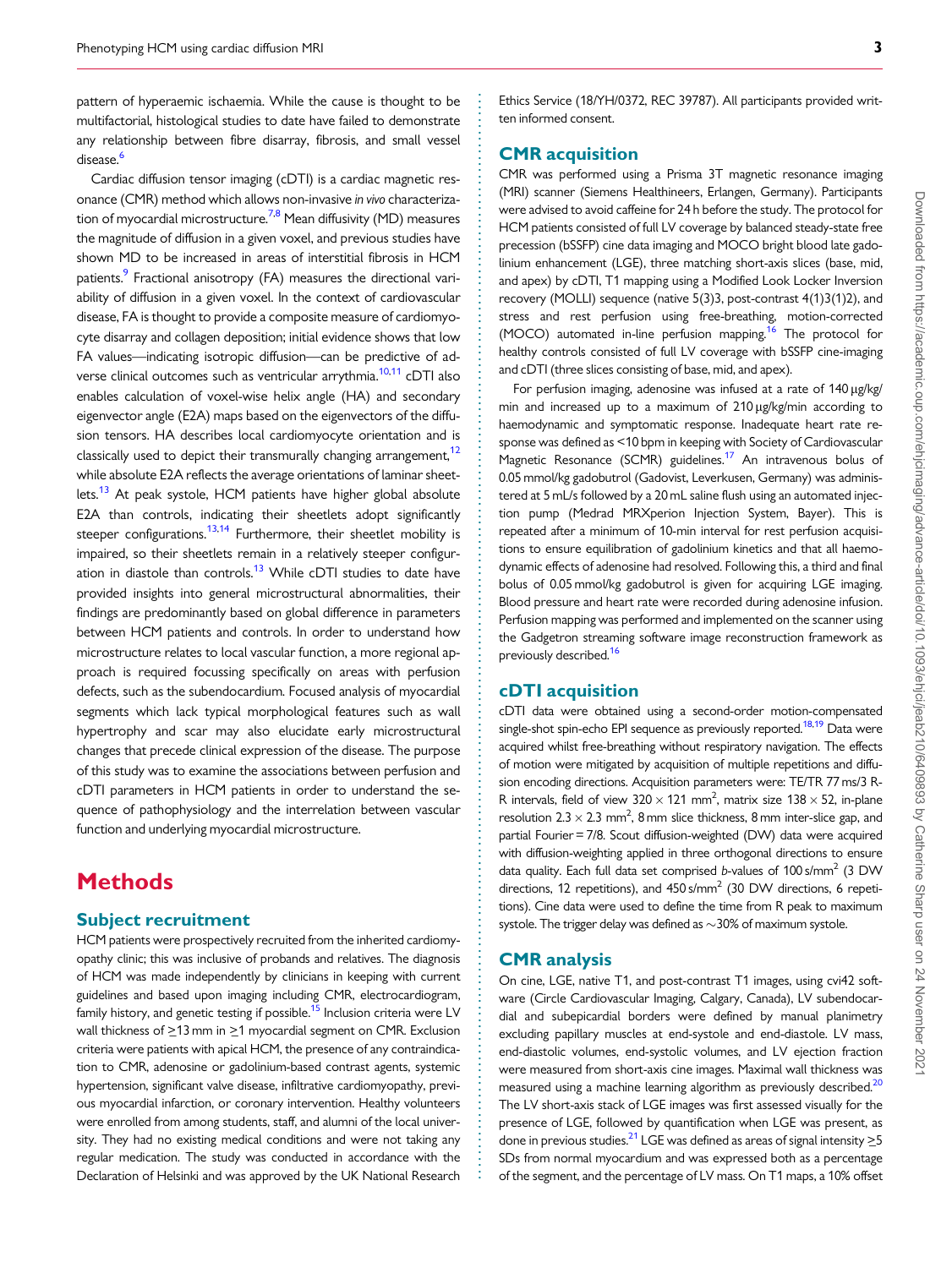<span id="page-3-0"></span>

|                                                      | $HCM (n = 20)$ | Controls ( $n = 10$ ) | P-value |
|------------------------------------------------------|----------------|-----------------------|---------|
| Age (years)                                          | $48 \pm 18$    | $27 \pm 9$            | < 0.01  |
| Male $(n)$                                           | 8/20           | 4/10                  | 1.00    |
| BSA $(m2)$                                           | $1.9 \pm 0.2$  | $2.2 \pm 0.4$         | 0.19    |
| Genotype positive                                    | 5/20           |                       |         |
| LV end-diastolic volume index $(mL/m2)$              | $78 \pm 14$    | $80 \pm 10$           | 0.65    |
| LV ejection fraction (%)                             | $67 \pm 6$     | $64 \pm 4$            | 0.76    |
| LV mass index $(g/m^2)$                              | $81 \pm 41$    | $61 \pm 16$           | 0.31    |
| Maximal LV wall thickness (mm)                       | $19 + 5$       | $11 \pm 1$            | < 0.001 |
| Left atrial diameter (mm)                            | $43 \pm 6$     | $35 \pm 2$            | < 0.001 |
| Presence of left ventricular outflow obstruction (n) | 6/20           |                       |         |
| Global T1 (ms)                                       | $1323 \pm 75$  |                       |         |
| Global ECV (%)                                       | $27 \pm 4$     |                       |         |
| LGE present $(n)$                                    | 17 (85%)       |                       |         |
| LGE (% of LV mass)                                   | $5.9 \pm 10.1$ |                       |         |

. . . . . . . . . . . . . . . . . . . . . . . . . . .

Values are displayed as mean ± standard deviation for continuous variables. Departmental 3.0T scanner reference range for native T1 = 1158 ± 80 ms. ECV, extracellular volume; HCM, hypertrophic cardiomyopathy; LGE, late gadolinium enhancement; LV, left ventricle

. was applied to subendocardial and subepicardial borders to minimize partial volume effect. Extracellular volume (ECV) was calculated using the formula 'myocardial ECV = (1 - haematocrit)  $\times$  ( $\Delta$ R1 $_{\text{myocardium}}$ / $\Delta$ R1 $_{\text{blood}}$ ), where R1 = 1/T1', with haematocrit measured from blood tests on the day of the CMR scan. Global and segmental mean blood flow (MBF) were calculated inline from the perfusion maps (where each pixel encodes MBF in mL/g/min). Subendocardial and subepicardial borders were contoured automatically using a machine learning approach. Where the LV outflow tract was included, or partial volume effect meant segments were too thin to contour, these segments were excluded from further

analysis. Each segment was also further divided into subendocardial (inner 50%) and subepicardial (outer 50%) regions. Myocardial perfusion reserve (MPR) was calculated as stress MBF: rest MBF. The 16-segment American Heart Association (AHA) model<sup>22</sup> used for further segmentation of maximal wall thickness, LGE, T1, and perfusion maps.

### cDTI data analysis

Data processing for segmental cDTI analysis was performed using MATLAB software (MathWorks, MA, USA). Quality control was undertaken by visual assessment with DW images corrupted by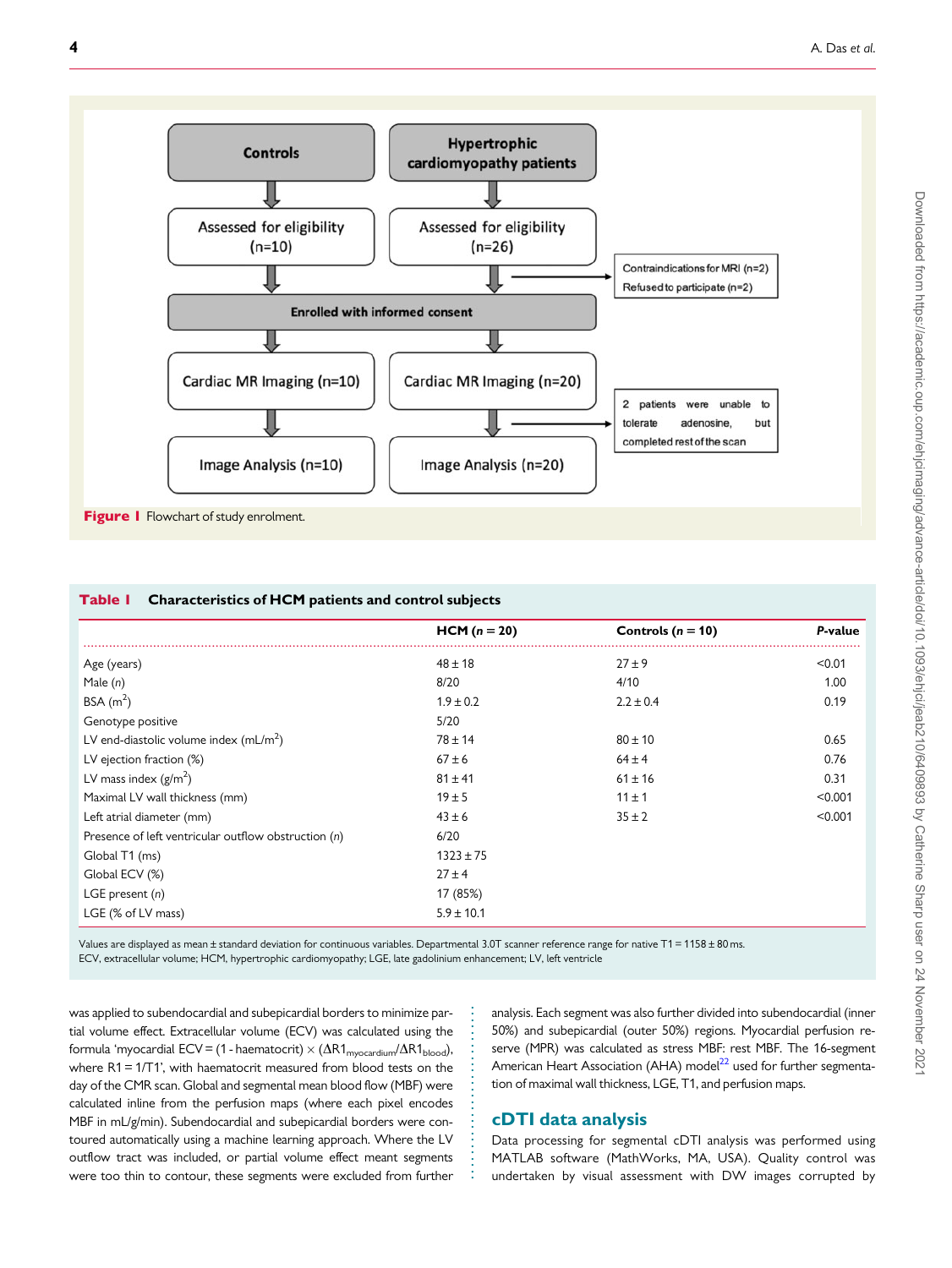<span id="page-4-0"></span>

Figure 2 Representative maps for a healthy control subject and a patient with hypertrophic cardiomyopathy. Representative mid left ventricular slices obtained in a healthy control subject (first column) and a patient with hypertrophic cardiomyopathy (HCM) (second column), with schematic diagrams (third column). On the late gadolinium enhancement (LGE) image, there is evidence of midwall fibrosis in the hypertrophied septal segments, which corresponds with reduced myocardial blood flow on the stress perfusion maps. On the diffusion tensor imaging maps, in comparison to the control subject, the HCM patient has increased mean diffusivity, reduced fractional anisotropy, and increased secondary eigenvector angle values globally, even in segments with normal wall thickness and no scar.

. . . . . . . . . . . . . . . . . . . . . . . .

artefact or failed registration omitted from further processing. Averaged magnitude images were generated from the registered data by averaging across repetitions, and diffusion tensors were calculated. Myocardial contours were drawn directly on the cDTI maps: in order to separate myocardial tissue from blood pool and minimize the effects of partial voluming, a conservative approach was adopted, ensuring the borders were drawn within the myocardial wall; cineimages were used as a visual guide. Tensor eigenvalues, MD, FA, and absolute E2A maps were assessed both globally and on a segmental basis. In order to investigate possible explanations for the subendocardial pattern of MVD seen in HCM, each segment of MD and FA maps were further divided into subendocardial (inner 50%) and subepicardial (outer 50%) regions. After data rejection, the number of repetitions for  $b = 100 \text{ s/mm}^2$  were 11.6 ± 1.0, and for  $b = 450 \text{ s/mm}^2$ , ,  $5.57 \pm 0.96$ , respectively (inclusive of base and mid slices only; apical data was excluded from the study due to persistent data quality issues from unsuppressed fat, signal loss, and suboptimal signal-to-noise ratio).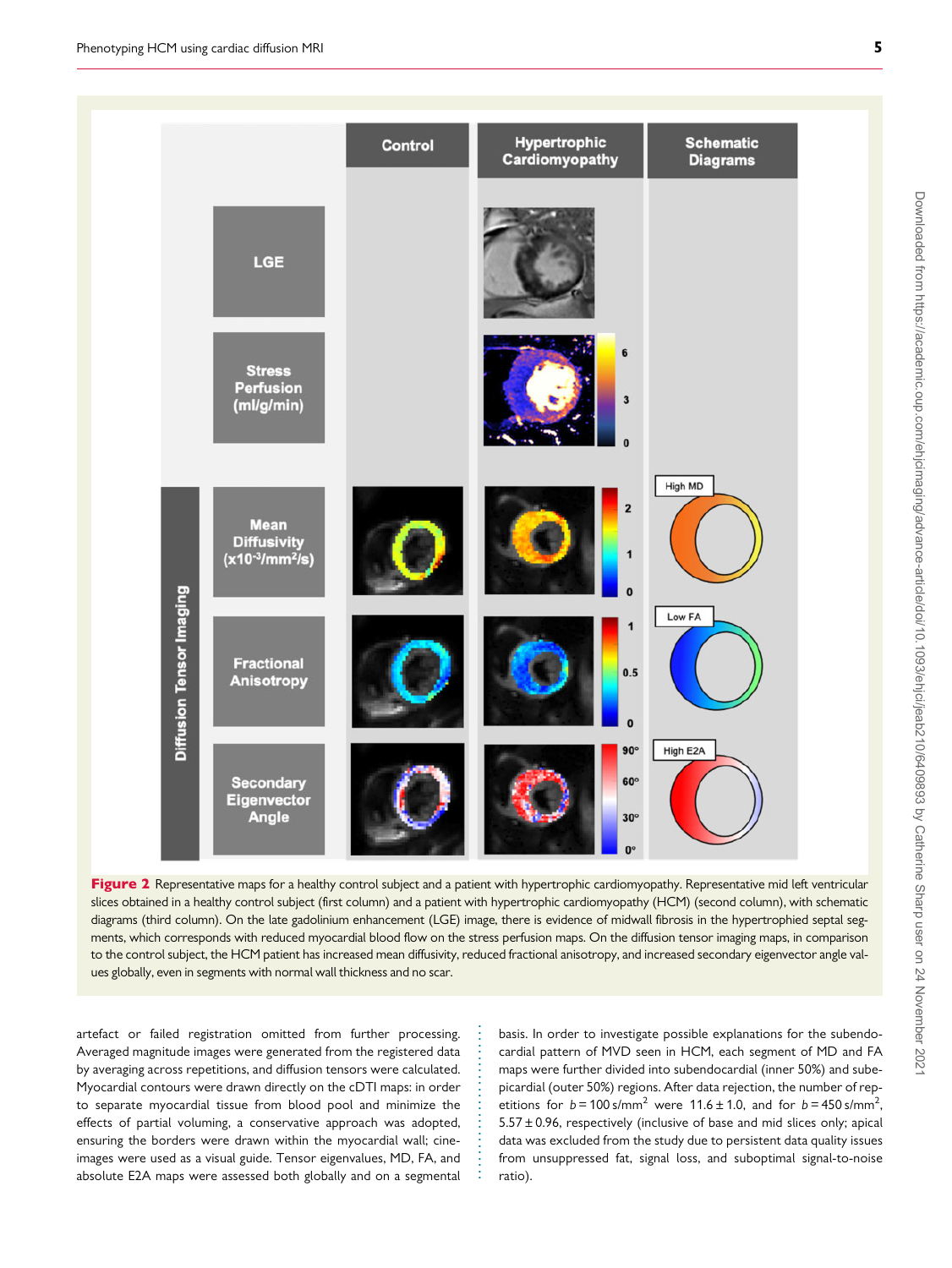<span id="page-5-0"></span>

Figure 3 Correlations between segmental MD/ECV, MD/MPR, and absolute E2A/wall thickness. Even in the absence of scar, a positive correlation was noted between mean diffusivity (MD) and extracellular volume (ECV) in the segments of HCM patients (A). Segmental MD also correlated with myocardial perfusion reserve in corresponding non-scarred segments (B). Segmental absolute secondary eigenvector (E2A) in systole correlated with the wall thickness of corresponding segments in end-diastole.

. . . . . . . .

### . Subgroup analysis

Subgroup analysis was carried out in order to investigate the cDTI characteristic of HCM segments with different morphological features (i.e.

wall hypertrophy, abnormal perfusion and presence of scar). The normal range for myocardial blood flow at stress, rest and the perfusion reserve were derived from age- and sex-matched volunteers who underwent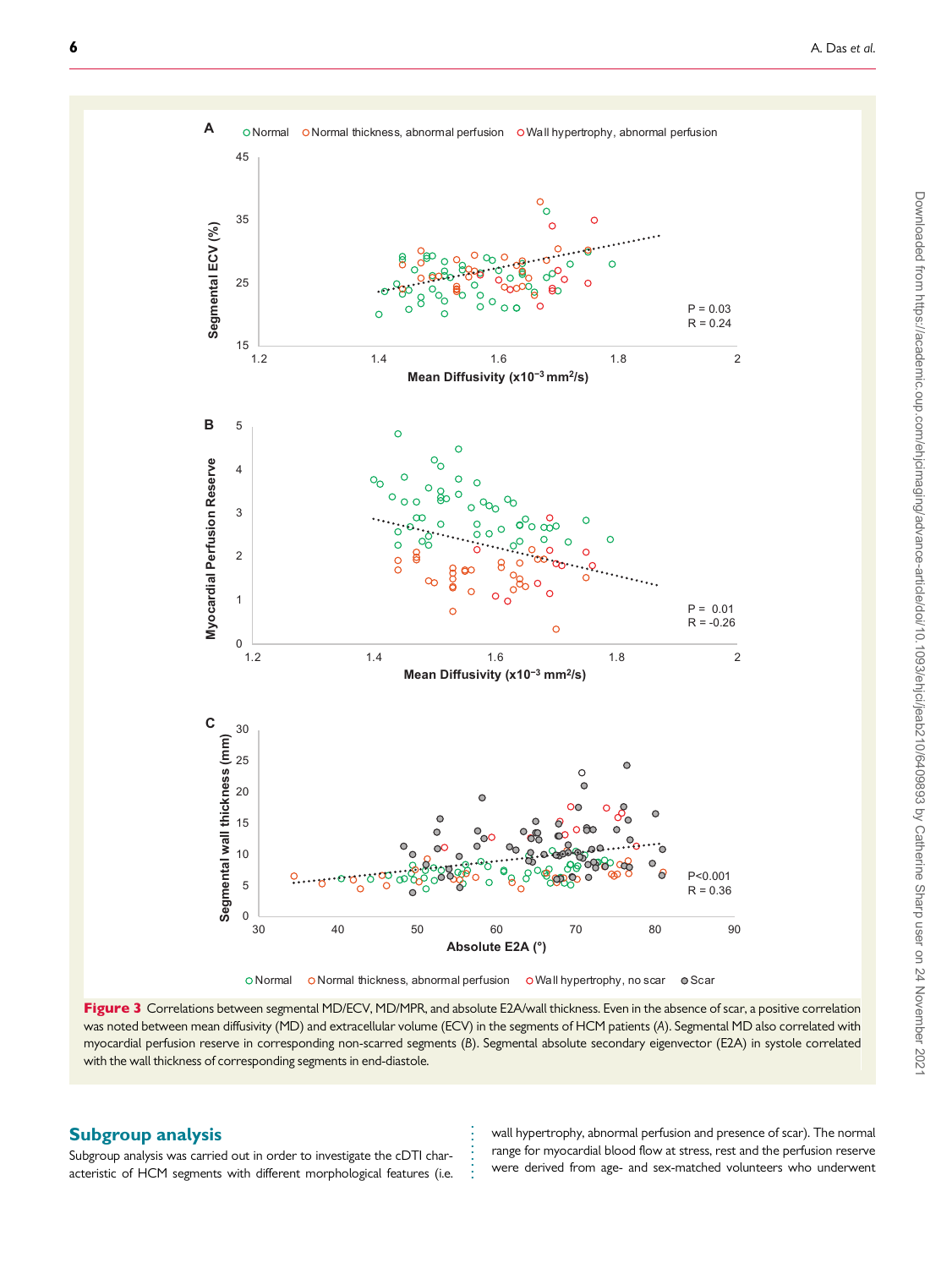| <b>Subgroups of segments</b>                       | Controls                     | Group 1                                 | Group 2                                             | Group 3                                               | Group 4            | P-value |
|----------------------------------------------------|------------------------------|-----------------------------------------|-----------------------------------------------------|-------------------------------------------------------|--------------------|---------|
|                                                    |                              | 'Normal'                                | 'Normal wall thick-<br>ness, abnormal<br>perfusion' | 'Abnormal wall thick-<br>ness, abnormal<br>perfusion' | 'Scar'             |         |
| Variable cut-offs                                  |                              | Thickness <11 mm<br>MPR > 2.2<br>No LGE | Thickness <11 mm<br>MPR $< 2.2$<br><b>No LGE</b>    | Thickness >11 mm<br>MPR $< 2.2$<br><b>No LGE</b>      | <b>LGE</b> present |         |
| Number of segments (%)                             | 160 $(100)^a$                | 63(29)                                  | 45 (21)                                             | 22(10)                                                | 86 (40)            |         |
| Wall thickness (mm)                                | $7.6 \pm 2.1^a$              | $7.8 \pm 1.5$                           | $8.1 \pm 1.6$                                       | $12.1 \pm 2.7$                                        | $11.3 \pm 4.3$     | < 0.001 |
| LGE(%)                                             |                              |                                         |                                                     |                                                       | $12.0 \pm 13.2$    |         |
| Native T1 (ms)                                     |                              | $1280 \pm 13$                           | $1325 \pm 14$                                       | $1353 \pm 26$                                         | $1355 \pm 56$      | < 0.001 |
| $ECV$ $(\%)$                                       |                              | $25.5 \pm 1.8$                          | $26.8 \pm 1.8$                                      | $25.4 \pm 4.1$                                        | $30.0 \pm 2.7$     | < 0.001 |
| Stress MBF (mL/g/min)                              | $2.5 \pm 0.6^{\circ}$        | $1.72 \pm 0.08$                         | $1.30 \pm 0.09$                                     | $1.27 \pm 0.10$                                       | $1.19 \pm 0.08$    | < 0.001 |
| Rest MBF (mL/g/min)                                | $0.6 \pm 0.1^{\rm b}$        | $0.66 \pm 0.05$                         | $0.73 \pm 0.05$                                     | $0.69 \pm 0.05$                                       | $0.68 \pm 0.04$    | 0.324   |
| <b>MPR</b>                                         | $4.0 \pm 0.9^{\rm b}$        | $2.77 \pm 0.11$                         | $1.81 \pm 0.11$                                     | $1.94 \pm 0.14$                                       | $1.83 \pm 0.10$    | < 0.001 |
| MD ( $\times$ 10 <sup>-3</sup> mm <sup>2</sup> /s) | $1.46 \pm 0.07$ <sup>a</sup> | $1.61 \pm 0.09$                         | $1.59 \pm 0.08$                                     | $1.65 \pm 0.06$                                       | $1.67 \pm 0.09$    | < 0.001 |
| FA                                                 | $0.35 \pm 0.02^a$            | $0.29 \pm 0.04$                         | $0.28 \pm 0.04$                                     | $0.28 \pm 0.02$                                       | $0.26 \pm 0.04$    | 0.019   |
| Absolute E2A (°)                                   | $38 \pm 12^{\circ}$          | $60 + 9$                                | $61 \pm 6$                                          | $69 \pm 7$                                            | $66 \pm 6$         | < 0.001 |

#### <span id="page-6-0"></span>Table 2 Results from subgroup analysis of HCM patients and healthy controls

E2A, secondary eigenvector angle; ECV, extracellular volume; FA, fractional anisotropy; LGE, late gadolinium enhancement; MBF, mean blood flow; MD, mean diffusivity; MPR, myocardial perfusion reserve; MPR, myocardial perfusion reserved.

> . . . . . . . . . . . . . . . . . . . . . . . . . . . . . . . . . . . . . . . . . . . . . . . . . . . . . . . . . . . . . . . . . . . . . . . . . . . . . . . . . . . . . . . . . . .

<sup>a</sup>Derived from 10 controls recruited in this study.

 $^{\rm b}$ Derived from 20 controls as per reference. $^{23}$  $^{23}$  $^{23}$ 

perfusion imaging as previously reported $^{23}$  and were as follows: stress MBF 1.3–3.7 mL/g/min, rest MBF 0.4–1.8 mL/g/min, and MPR 2.2–5.8. Hence 2.2 was used as a cut-off to define segments with abnormal perfusion. All myocardial segments of HCM patients were subsequently classified into the following four subgroups: Group 1 (titled 'normal') included segments with normal wall thickness ( $\leq$ 11 mm), normal perfusion reserve ( $\geq$ 2.2), and no visual LGE; Group 2 (titled 'normal thickness, abnormal perfusion') included segments with normal wall thickness  $(\leq 11 \text{ mm})$ , abnormal perfusion reserve (<2.2), and no visual LGE; Group 3 (titled 'wall hypertrophy, abnormal perfusion') included segments with abnormal wall thickness (>11 mm), abnormal perfusion reserve (<2.2) and no visual LGE; and Group 4 (titled 'scar') included all segments with visual evidence of LGE.

#### Statistical analysis

Statistical analysis was performed using the commercially available software, Statistical Package for the Social Sciences (SPSS) Statistics 22.0 (IBM Corporation, Armonk, NY, USA). Normality was assessed through the Shapiro–Wilk test and variance was assessed by the Levene's test for equality of variance. Continuous variables are reported as mean ± standard deviation. When comparing HCM with healthy volunteers, normally distributed data were compared using Student's t-test, non-normally distributed data by the Kruskal–Wallis test and categorical data were compared using  $\chi^2$  tests. For subgroup and regional comparisons of CMR parameters between the different groups of HCM segments, to account for within-subject measurements, a linear mixed effects model was used; post hoc pairwise testing with Bonferroni correction was used to detect significant differences between subgroups. Pearson correlation analysis was used to calculate the correlations between independent variables. Statistical tests were two-tailed and a P-value of  $\leq$ 0.05 was considered to be statistically significant.

### **Results**

The study flowchart is shown in Figure [1](#page-3-0). Twenty HCM patients (M:F = 8:12, aged  $48 \pm 18$  years) were included in the study; baseline characteristics are shown in Table [1](#page-3-0). Five of the HCM patients were gene-positive (MYH7  $\times$  3, TNNI3  $\times$  1, MYBPC3  $\times$  1). The vast majority (18/20) had septal hypertrophy, while 2 HCM subjects had LV hypertrophy (LVH) confined to anterior and anterolateral walls. Two patients were unable to tolerate the side-effects of adenosine, hence the stress perfusion sequence was omitted. HCM patients had a mean ejection fraction of  $67 \pm 6$ %, mean myocardial mass of  $149 \pm 80$  g, and mean LGE of  $5.9 \pm 10.1$ %. Ten normal controls (M:F = 4:6, aged  $27 \pm 9$  years) underwent cDTI. Of all basal and mid slice segments, 31/240 segments (13%) were rejected due to imaging artefacts that remained post data rejection; these image artefacts resulted from unsuppressed fat, localized signal loss, or low signal– noise ratio.

Representative LGE, perfusion and cDTI maps are shown in Figure [2](#page-4-0). HCM patients had significantly increased global MD ( $MD_{HCM}$  $1.62 \pm 0.10 \times 10^{-3}$  mm<sup>2</sup>/s vs. MD<sub>Controls</sub>  $1.47 \pm 0.1 \times 10^{-3}$  mm<sup>2</sup>/s, P < 0.001), absolute E2A (E2A<sub>HCM</sub> 64 ± 10° vs. E2A<sub>Controls</sub> 36 ± 12°,  $P < 0.001$ ), and significantly lower FA (FA $_{HCM}$  0.29 ± 0.04 vs. FA<sub>Controls</sub>  $0.34 \pm 0.04$ ,  $P < 0.001$ ) than controls. HCM patients had significantly lower myocardial blood flow at both stress and at rest, and significantly lower mean MPR than controls (stress MBF<sub>HCM</sub> = 1.4  $\pm$  0.5 mL/g/min, stress MBF<sub>Controls</sub> = 2.5  $\pm$ 0.6 mL/g/min,  $P < 0.001$ , MPR<sub>HCM</sub> =  $2.1 \pm 0.8$ , MPR<sub>Controls</sub> =  $4.0 \pm 0.9$ , P< 0.001). MD and ECV are known to increase in areas of scarring and fibrosis. Even in non-scarred segments, segmental MD correlated moderately with ECV ( $P = 0.03$ , Figure [3A](#page-5-0)) and MPR in the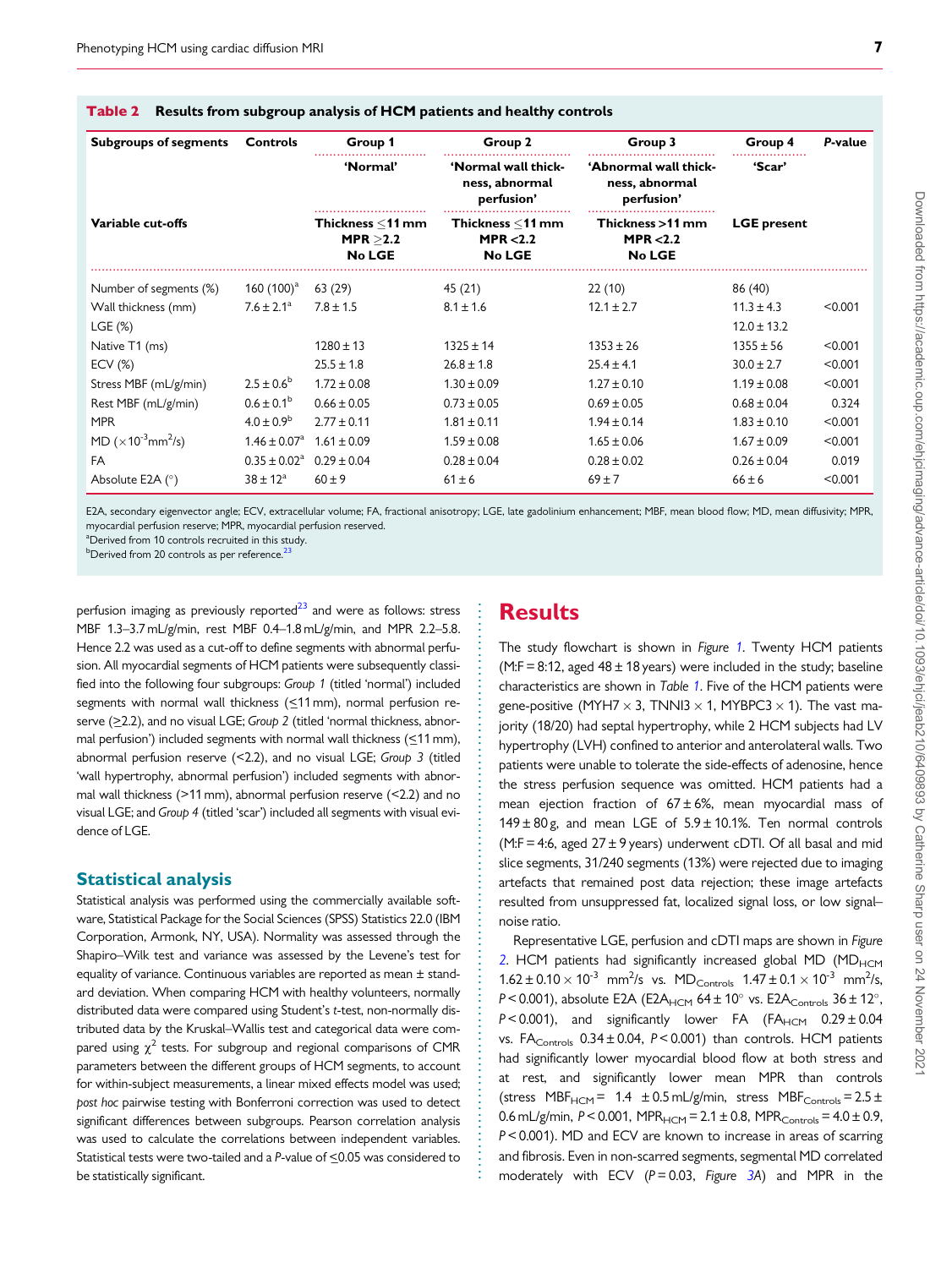<span id="page-7-0"></span>

Figure 4 Subgroup analysis of cDTI parameters between different HCM segments. Segmental mean diffusivity (MD), fractional anisotropy (FA), and absolute secondary eigenvector angle (E2A) values are plotted according to the classification of the segments. 'Normal' HCM segments had significantly increased MD, absolute E2A, and decreased FA than controls.

corresponding segment ( $P = 0.01$ , Figure [3](#page-5-0)B), while segmental absolute E2A correlated moderately with wall thickness (P< 0.001, Figure [3C](#page-5-0)) across all segments. HCM patients had higher global T1 than the departmental 3.0T scanner reference range  $(1323 \pm 75 \text{ vs.})$  $1158 \pm 80$  ms).

### Subgroup analyses

The results of subgroup analysis are displayed in Table [2](#page-6-0) and Figure 4. Of the 216 analysed segments, 63 (29%) were classified as 'normal' (Group 1), 45 (21%) had 'normal thickness, abnormal perfusion' (Group 2), 22 (10%) had 'wall hypertrophy, abnormal perfusion' (Group 3), and 86 (40%) had 'scar' (Group 4). Of note, there were no hypertrophied segments with normal perfusion. Compared to controls, 'normal' (Group 1) HCM segments had significantly increased MD (MD<sub>HCM Group 1: normal</sub>  $1.61\pm0.09\times10^{-3}$  mm<sup>2</sup>/s vs.  $MD_{\text{Controls}}$  1.46  $\pm$  0.07  $\times$  10<sup>-3</sup> mm<sup>2</sup>/s, P = 0.02), increased absolute E2A (E2A<sub>HCM Group 1: normal</sub>  $60 \pm 9^{\circ}$  vs. E2A<sub>Controls</sub>  $38 \pm 12^{\circ}$ ,  $P < 0.001$ ), and decreased FA (FA<sub>Group 1: normal</sub> =  $0.29 \pm 0.04$  vs.  $FA<sub>Corrols</sub> = 0.35 ± 0.02, P = 0.002$ ). Out of the normal segments, 81% were located not in the septum: there was no significant difference in MD, FA, or E2A between septal and non-septal normal segments.

Compared to the other groups, segments with LGE (Group 4) had significantly higher MD (MD<sub>HCM scar</sub>  $1.67 \pm 0.09 \times 10^{-3}$  mm<sup>2</sup>/s vs.  $MD_{HCM\ Groups\ 1-3: no\ scar}$  1.58  $\pm$  0.09  $\times$  10<sup>-3</sup> mm<sup>2</sup>/s, P = 0.001) and significantly lower FA (FA<sub>HCM Group 4: scar</sub>  $0.26 \pm 0.04$  vs. FA<sub>HCM Groups</sub>  $1-3$ : no scar  $0.30 \pm 0.03$  P = 0.04). Of note, there was no significant difference in absolute E2A between hypertrophied segments with and without scar. Hypertrophied segments (Groups 3 and 4) had significantly higher E2A than non-hypertrophied segments  $(67 \pm 7^{\circ}$  vs.  $61 \pm 10^{\circ}$ ,  $P = 0.016$ ).

### Regional variance in perfusion and cDTI

In HCM patients, subendocardial MBF during stress was significantly lower than subepicardial MBF during stress  $(1.28 \pm 0.65 \text{ mL/g/min} \text{ vs. } 1.28 \pm 0.65 \text{ mL/g/min} \text{ vs. } 1.28 \pm 0.65 \text{ mL/g/min} \text{ vs. } 1.28 \pm 0.65 \text{ mL/g/min} \text{ vs. } 1.28 \pm 0.65 \text{ mL/g/min} \text{ vs. } 1.28 \pm 0.65 \text{ mL/g/min} \text{ vs. } 1.28 \pm 0.65 \text{ mL/g/min} \text{ vs. } 1$  $1.47 \pm 0.56$  mL/g/min, P = 0.001) and subendocardial MPR was significantly lower than subepicardial MPR  $(1.85 \pm 0.83 \text{ vs. } 2.28 \pm 0.87,$ P< 0.001). Among controls, there was no difference between subendocardial and subepicardial MD, however HCM patients had significantly higher subendocardial MD than subepicardial MD (MD<sub>endo</sub>  $1.61 \pm 0.08 \times 10^{-3}$  mm<sup>2</sup>/s vs. MD<sub>epi</sub>  $1.56 \pm 0.18 \times 10^{-3}$  mm<sup>2</sup>/s,  $P = 0.003$ ) as shown in Figure [5](#page-8-0). All HCM segments were then subdivided into segments with normal perfusion reserve (MPR  $\geq$  2.2) and abnormal perfusion reserve (MPR < 2.2). Even segments with normal perfusion reserve had significantly higher subendocardial MD than subepicardial MD (MD<sub>endo</sub>  $1.63 \pm 0.10 \times 10^{-3}$  mm<sup>2</sup>/s vs. MD<sub>ep</sub>  $1.57 \pm 0.11 \times 10^{-3}$  mm<sup>2</sup>/s, P = 0.035). This pattern was also seen in segments with abnormal perfusion reserve (MD<sub>endo</sub>  $1.62 \pm 0.14 \times 10^{-3}$  mm<sup>2</sup>/s vs. MD<sub>epi</sub>  $1.56 \pm 0.12 \times 10^{-3}$  mm<sup>2</sup>/s,  $P = 0.003$ ). Subendocardial FA and subepicardial FA did not vary significantly in controls (FA $_{\text{endo}}$  0.34  $\pm$  0.05 vs. FA $_{\text{epi}}$  0.34  $\pm$  0.05, P = 0.82) or HCM patients (FA $_{\text{endo}}$  0.28 ± 0.06 vs. FA $_{\text{epi}}$  0.29 ± 0.06,  $P = 0.50$ ).

### **Discussion**

. . . . . . . . . . . . . . . . . . . . . . . . . . . . . . . . . . . . . . . . . . . . . . . . . . . . . . . . . . . . . . . . . . . . . . . . . . . . . . . . . . . . . . . . . . . . . . . . . . . . . . . . . . . . . . . . . . . . . . . . . . . . . . . . . . . . . . . . . . . . . . . . . . . . . . . . . . . . . . . . . . . . . . . . . . . . .

In clinical practice, recognizing the phenotypic expression of HCM is largely limited to the detection of wall hypertrophy and scar formation. This approach fails to acknowledge several of the underlying pathophysiological changes, such as MVD that is thought to precede macroscopic change and yet affect long-term clinical outcome.<sup>5[,24](#page-10-0)</sup> In this prospective study, we compare 20 HCM patients with controls, use quantitative perfusion to differentiate segments with normal and abnormal perfusion reserve; and use cDTI to gain insights into underlying microstructural differences. The main findings from our study include: (i) HCM patients had increased MD, increased absolute E2A and reduced FA compared to controls, even in segments with normal thickness and normal perfusion reserve; (ii) subendocardial MD was significantly higher than subepicardial MD, matching the pattern seen with perfusion imaging. The results from this study could help elucidate some early pathophysiological changes that occur in patients with HCM.

In agreement with the largest quantitative perfusion study of HCM patients to date, $24$  our results demonstrate stress MBF and MPR to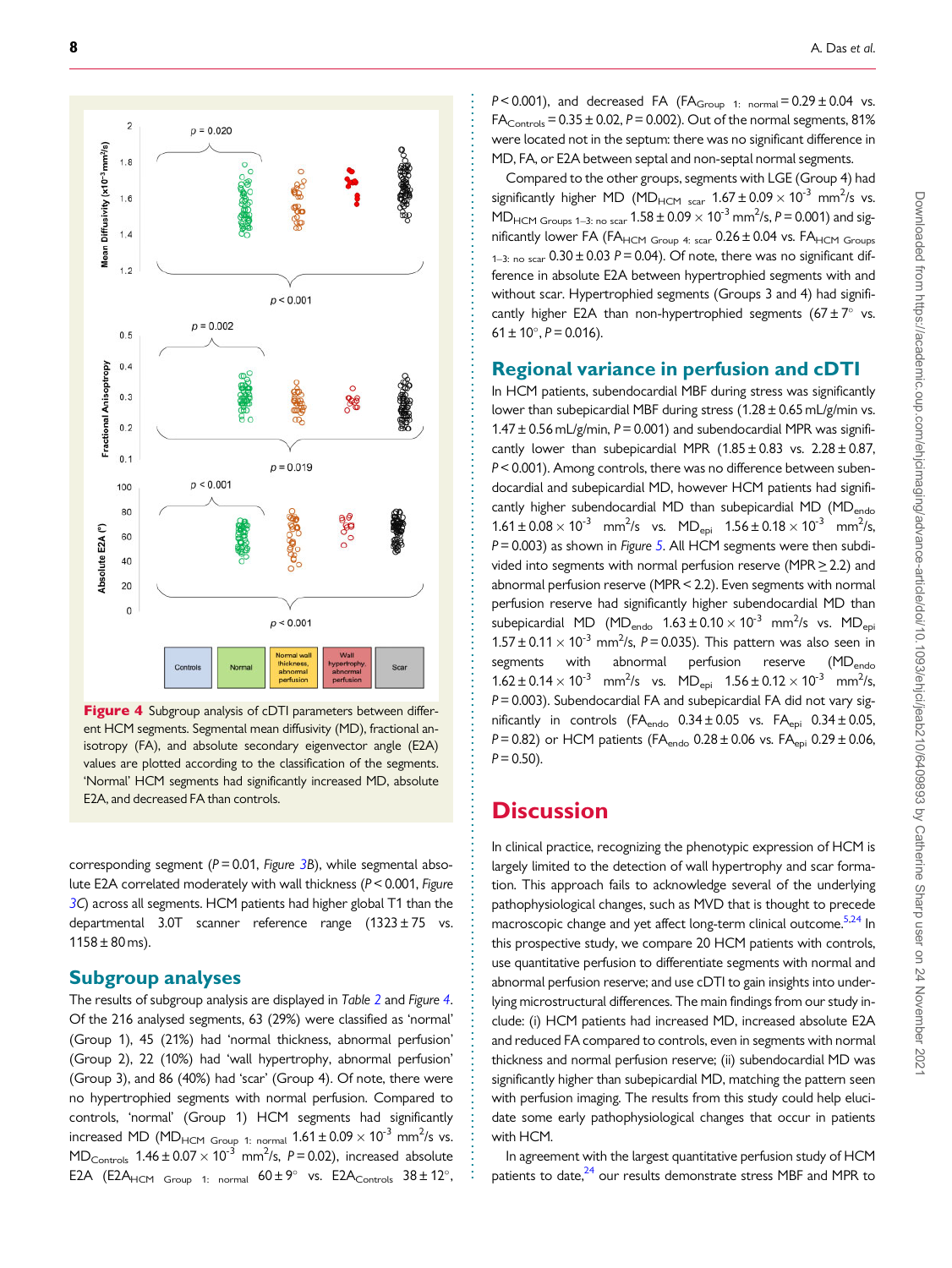**Mean Diffusivity** (x10−3 mm2/s)

**Mean Diffusivity** 

 $(x10^{-3}$  mm<sup>2</sup>/s)

1 1.1 1.2 1.3 1.4 1.5 1.6 1.7 1.8 1.9 2

<span id="page-8-0"></span>

. be reduced, particularly at the subendocardium; this occurs not only in hypertrophied and scarred segments but also in segments that morphologically appear 'normal'. In fact, 42% of the segments with wall thickness <11 mm had abnormally low MPR (>2.5 SDs lower than control cohort range), while all 108 segments with wall thickness >11 mm had abnormally low MPR, supporting the hypothesis that MVD precedes the development of macroscopic abnormalities. $24,25$ 

Using cDTI, we compared the myocardium of controls with the myocardial segments of HCM patients that had normal wall thickness, normal perfusion reserve, and no scar, and still noted several distinct microstructural differences, suggesting such changes may also precede the development of macroscopic abnormalities. Firstly, in these 'normal' HCM segments, MD was significantly higher than controls, suggesting water molecules are able to diffuse more freely. In healthy specimens, cell membranes provide a bio-physiological barrier for diffusion; and previous authors have observed how areas with high MD correlate with areas of scarring, fibrosis, and increased ECV, where cellular apoptosis has resulted in the breakdown of cell membranes.<sup>9,25</sup> However in the 'normal' HCM segments in our study,

. . . . . . . . . . . . . . . . . . . . . . . . . . . . . . . . . . . . . . . . . . . . . . . . . . . . . . . . . . . .

ECV values were comparable with normal published values, $26$  and there was no evidence of scar with LGE, warranting the exploration of alternative explanations. On a cellular level, a physical increase in myocyte size is a hallmark of  $HCM<sup>2</sup>$ . As previously shown in brain studies using DW imaging, $27,28$  an increase in intracellular volume creates a greater distance between restrictive cell membranes, which results in increase in MD. Hence the increased subendocardial MD could be representative of regional myocyte hypertrophy. Various histological studies have demonstrated subendocardial arterioles in HCM patients to have smaller cross-sectional lumen area $29$  and greater coronary flow resistance<sup>[30](#page-10-0)</sup> than controls, and authors have speculated whether this could be due to compressive effects of regional hypertrophy. $31,32$  This hypothesis is supported by our finding of an inverse correlation between subendocardial MD and MPR, however histological corroboration of this is still lacking. The incremental increase in MD in segments with hypertrophy and scarring in our cohort correlates with an increase in ECV and LGE; and would seem to be more attributable to a gradual interstitial fibrotic process that ensues in these segments, as other authors have observed.<sup>[9,25](#page-10-0)</sup>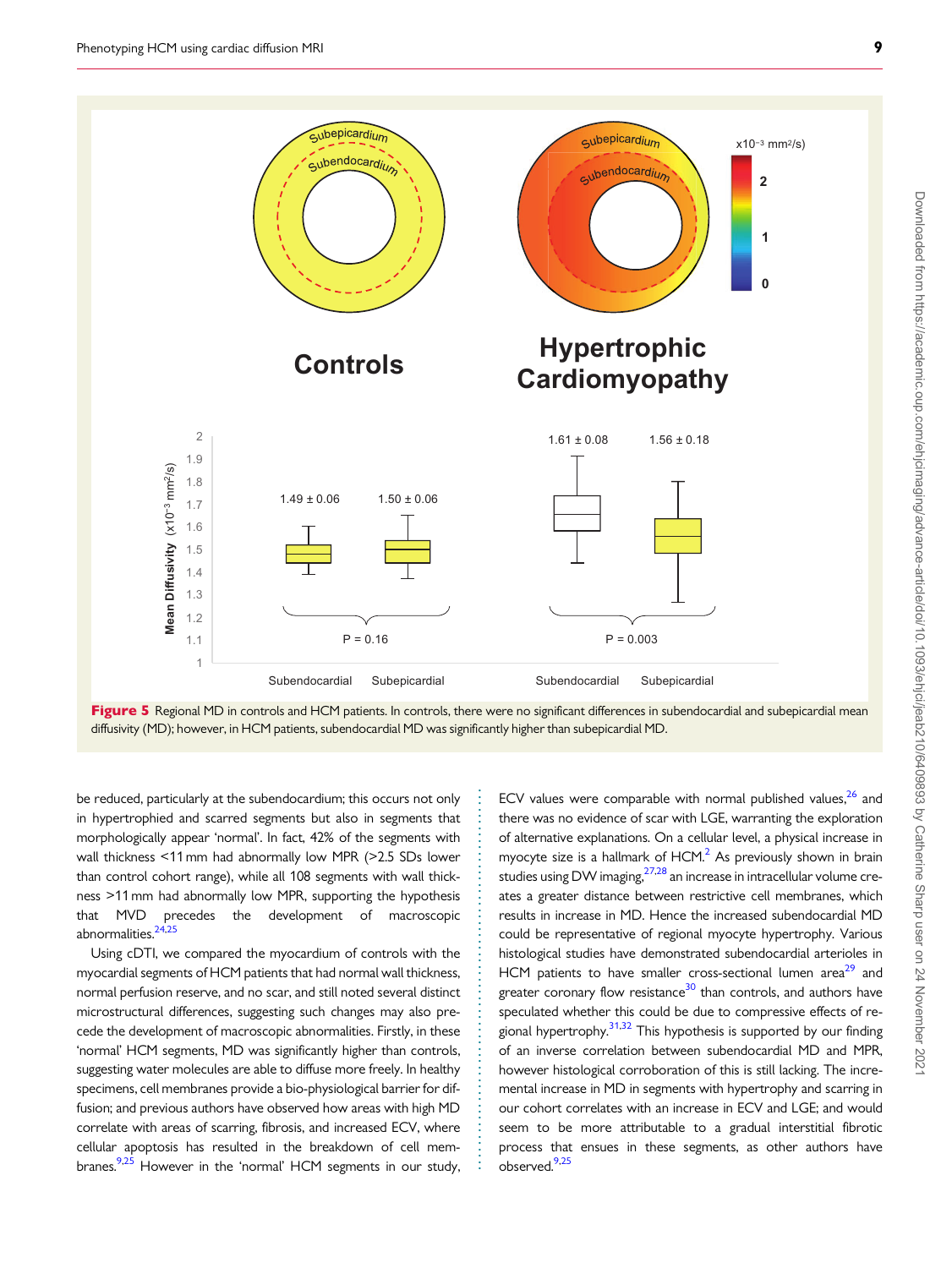<span id="page-9-0"></span>. In a recent pre-clinical cDTI study in which rat hearts underwent pressure-overload LVH, the authors noted regional structural remodelling in the form of increased dispersion of the HA, most notably at the subendocardium of the specimens. $33$  They did not report a subendocardial rise in MD; however, it is worth noting that the pathophysiology of LVH in HCM is driven by sarcomeric mutations rather than pressure-overload. In our results, we did not observe a significant correlation between segmental MD and wall thickness, and it remains unclear if myocyte hypertrophy directly equates with wall hypertrophy.

Previous studies have observed absolute E2A to be globally increased in HCM patients compared to controls suggesting that the myocardial sheetlets adopt hypercontracted configurations during systole<sup>13,14,26</sup>; however, in this study, we demonstrate this to be the case even in segments with normal thickness and normal perfusion. Previous authors have speculated whether the compressive deformation of intramyocardial blood vessels during systole can explain the increased coronary flow resistance in these patients<sup>27</sup>; however, results from our study are unable to corroborate this, as absolute E2A did not vary significantly between segments with normal and abnormal perfusion reserve. What we did note was a correlation between segmental absolute E2A and wall thickness, and E2A was significantly higher in hypertrophied segments (>11 mm) than nonhypertrophied segments. It is the dynamic rearrangement of the myocardial sheetlets that drives radial thickening during systole; however, in HCM patients, sheetlet mobility is impaired so they remain hypercontracted and fail to relax in diastole. $26$  This could explain why segments with higher absolute E2A in systole had greater LV wall thickness in end-diastole.

FA reflects the anisotropy of diffusion; studies have shown FA to correlate inversely with histological measurements of collagen, a major component of fibrotic tissue.<sup>11</sup> This explains the significant reduction in FA in segments with scar in our study. Histological analysis of HCM patients undergoing surgical myomectomy has found that, in addition to collagen deposition, the specimens also had disorganized matrix connective tissue.<sup>[28](#page-10-0)</sup> The diffusion of water molecules in enlarged cardiomyocytes within disorganized matrixes is more ran-dom and isotropic, leading to lower FA values.<sup>[10](#page-10-0)</sup> Hence low FA in the absence of scar is suggestive of underlying cardiomyocyte disarray, which could explain why FA values were lower in HCM patients than controls even in segments with no scar. Preclinical studies on mice have noted cardiomyocyte disarray to be an early response to sarcomeric mutations, while hypertrophy and fibrosis occur later and are more secondary responses.<sup>6</sup> It remains to be seen if low FA values in the absence of scar in HCM patients can identify patients who are genotype-positive but phenotype-negative. A recent study by Ariga et al.<sup>[10](#page-10-0)</sup> demonstrated an association between low FA and ventricular arrhythmia in HCM patients. The authors used an alternative stimulated echo cDTI sequence which involves longer diffusion times, hence direct comparison of values cannot be made with our results; however, the study still highlights the clinical relevance of low FA in the absence of scar in this population.

### Limitations

The study sample is relatively small, but in keeping with similar studies.<sup>14</sup> cDTI volunteers were not age-matched to the HCM subjects; however, it is yet to be established whether DTI parameters change

with age. The ECV, MPR, and LGE of healthy volunteers were not obtained, as it was not felt ethically justifiable to administer contrast in this cohort. Conclusions drawn from this study are based on correlations with published evidence and other cardiac MRI markers, whereas validation with histological specimens would be preferable. cDTI in a novel technique still under validation: as such the accuracy of DTI measurements in relation to the impact of partial volume effects requires further investigations on a large multicentre scale.

### Conclusion

By using a combination of quantitative perfusion and cDTI, our results demonstrate a complex relationship between abnormal anatomy, abnormal physiology, and abnormal microstructure in HCM patients, the concomitant effects of which may help explain the underlying mechanisms behind MVD. Even in segments which lack phenotypic features of HCM, diffusion is more isotropic than controls, the myocardial sheetlets adopt hypercontracted configurations in midsystole, and the MD is higher particularly in the subendocardium, indicating regional remodelling which may impact on MPR. These findings highlight some of the microstructural changes that may precede macroscopic abnormalities and could prove useful for early detection of the disease, family screening and early phenotyping. Further larger studies will be needed to validate these findings.

### Acknowledgements

The authors thank the clinical staff of the CMR Department at Leeds General Infirmary and the research nurses of Leeds Institute of Cardiovascular and Metabolic Medicine, University of Leeds, for their assistance in recruiting, scanning, and collecting data for this study.

### Funding

A.D. is a PhD student at the University of Leeds and is funded by Heart Research UK (RG2668/18/20). S.P. is funded by a British Heart Foundation Chair (CH/16/2/32089). L.R.L. is funded by Medical Research Council UK Clinical Academic Partnership (MR/T005181/1). E.D.A. acknowledges funding from British Heart Foundation Intermediate Clinical Research Fellowship (FS/13/71/30378). The authors have reported that they have no relationships relevant to the contents of this paper to disclose.

#### Conflict of interest: none declared.

### References

. . . . . . . . . . . . . . . . . . . . . . . . . . . . . . . . . . . . . . . . . . . . . . . . . . . . . . . . . . . . . . . . . . . . . . . . . . . . . . . . . . . . . . . . . . . . . . . . . . . . . . . . . . . . . . . . . . . . . . . . . . . . . . . . . . . . . . . . . . . . . . . . . . . . . . . . . . . . . . . . . . . . . . . . . . . .

- [1.](#page-1-0) Maron BJ, Maron MS. Hypertrophic cardiomyopathy. Lancet 2013;381:242-55.
- [2.](#page-1-0) Harvey PA, Leinwand LA. The cell biology of disease: cellular mechanisms of cardiomyopathy. J Cell Biol 2011;194:355-65.
- [3.](#page-1-0) Bravo PE. Is there a role for cardiac positron emission tomography in hypertrophic cardiomyopathy? J Nucl Cardiol 2019;26:1125-34.
- [4.](#page-1-0) Maron MS, Olivotto I, Maron BJ, Prasad SK, Cecchi F, Udelson JE et al. The case for myocardial ischemia in hypertrophic cardiomyopathy. J Am Coll Cardiol 2009; 54:866–75.
- [5.](#page-1-0) Cecchi F, Olivotto I, Gistri R, Lorenzoni R, Chiriatti G, Camici PG. Coronary microvascular dysfunction and prognosis in hypertrophic cardiomyopathy. N Engl J Med 2003;349:1027–35.
- [6.](#page-2-0) Varnava AM, Elliott PM, Sharma S, Mckenna J, Davies MJ. Hypertrophic cardiomyopathy: the interrelation of disarray, fibrosis, and small vessel disease. Heart 2000;84:476–82.
- [7.](#page-2-0) Basser PJ. Inferring microstructural features and the physiological state of tissues from diffusion-weighted images. NMR Biomed 1995;8:333–44.
- [8.](#page-2-0) Basser PJ, Mattiello J, LeBihan D. MR diffusion tensor spectroscopy and imaging. Biophys J 1994;66:259–67.